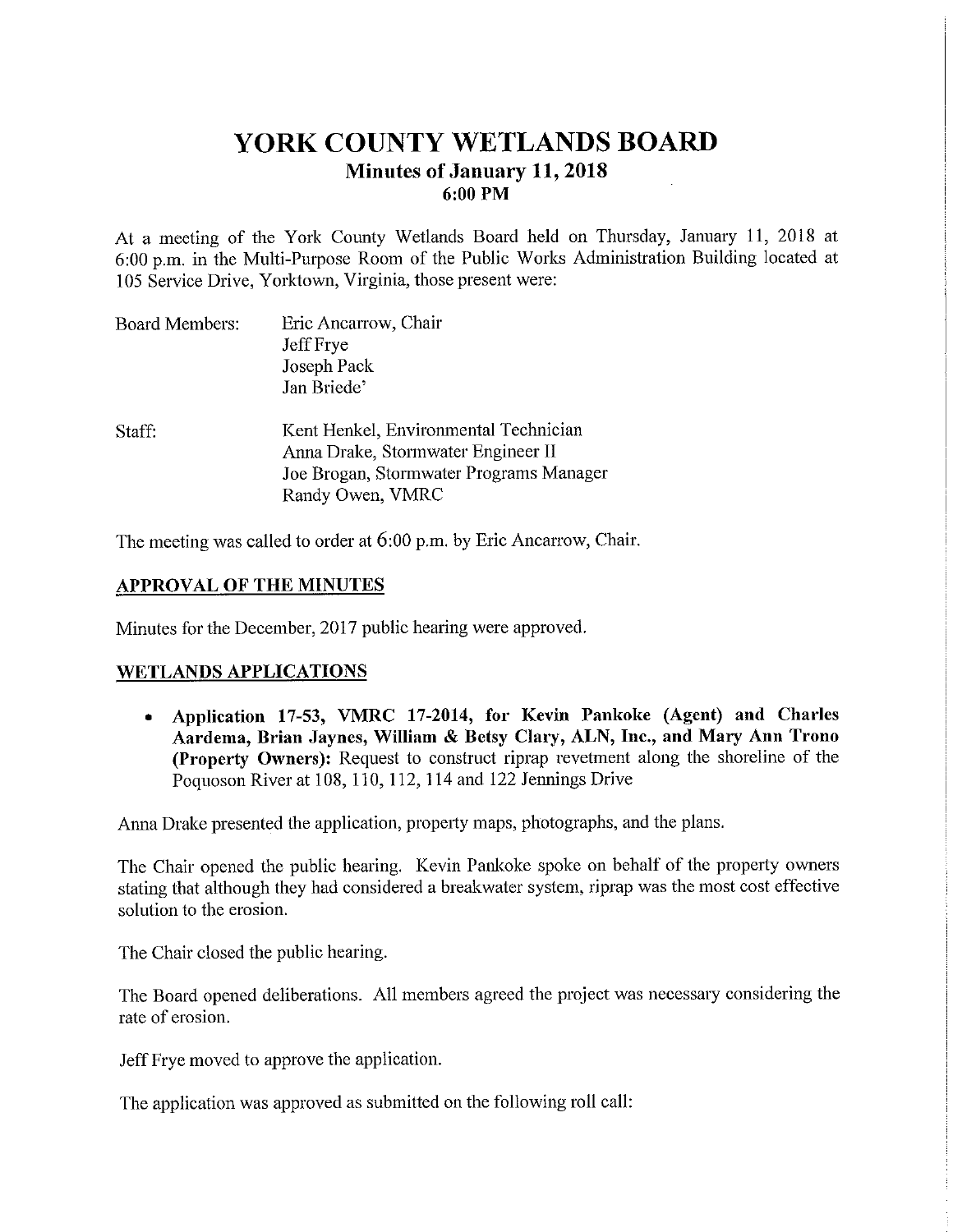York County Wetlands Board January 11, 2018 Public Hearing Page 2

| Jeff Frye     | Yes |
|---------------|-----|
| Joseph Pack   | Yes |
| Jan Briede'   | Yes |
| Eric Ancarrow | Yes |

The Chair informed the agent the permit could be picked up and signed after the required IO-day appeal period.

• **Application 17-54, VMRC 17-2046 for Ted Hemmert:** Request to construct two riprap groins along the shoreline of the Poquoson River at 130 York Point Drive

Anna Drake presented the application, property maps, photographs, and plans. Randy Owen of VMRC was asked questions by the Board on the appropriateness of the groins. Randy said he thought the groins would trap sand in this area.

The Chair opened the public hearing. David Kashy, the owner of the neighboring properly, represented the owner. He stated he had built a similar groin on his property. The Chair closed the public hearing.

The Board opened deliberations. The Board discussed the effectiveness of the groins and if there would be any impacts to navigation. The consensus was that there would be no effects on navigation and the groins would probably work as intended.

Jan Briede' moved to approve the application.

The application was approved as submitted on the following roll call:

| Jeff Frye     | Yes        |
|---------------|------------|
| Joseph Pack   | <b>Yes</b> |
| Jan Briede'   | Yes.       |
| Eric Ancarrow | Yes        |

The Chair informed the applicant's representative the permit could be picked up and signed after the required 10-day appeal period.

• **Application 17-55, VMRC 17-2055 For David Kashy:** Request to construct a marsh toe sill along the shoreline of the Chesapeake Bay at 131 York Point Drive

Anna Drake presented the application, property maps, photographs, and plans.

The Chair opened the public hearing. David Kashy, the owner of the property, answered questions concerning the project. Jan Briede' suggested using oyster bags instead of stone, but decided there was too much current. The Chair closed the public hearing.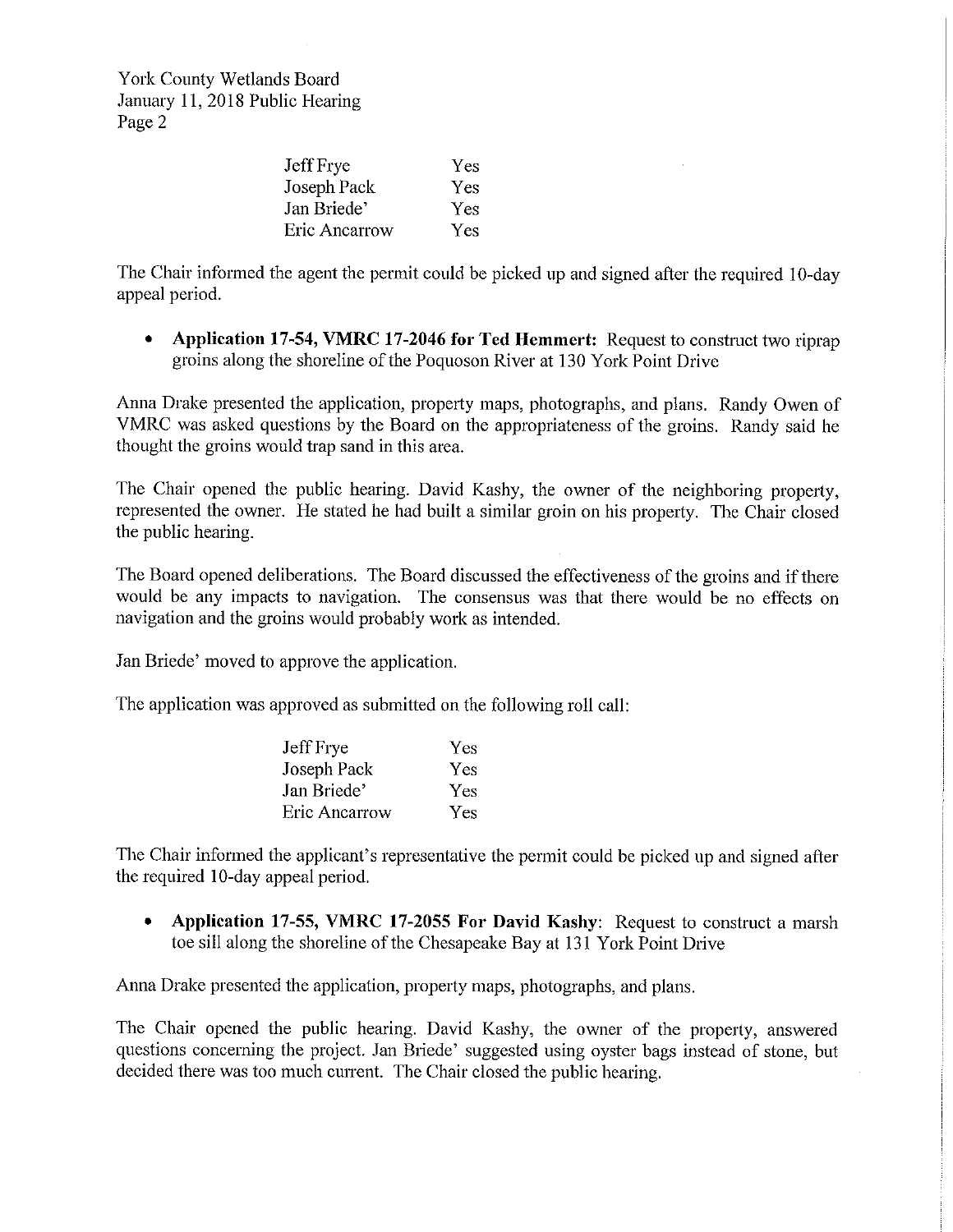York County Wetlands Board January 11, 2018 Public Hearing Page 3

The Board opened deliberations. There was discussion regarding the amount of sand moving on the shoreline and about the prevailing direction of storms.

Joe Pack moved to approve the application.

The application was approved as submitted on the following roll call:

| Jeff Frye     | Yes |
|---------------|-----|
| Joseph Pack   | Yes |
| Jan Briede'   | Yes |
| Eric Ancarrow | Yes |

The Chair informed David Kashy the permit could be picked up after the required 10-day appeal period.

### **EXTENSIONS AND FINALS**

None

#### **OLD BUSINESS**

None

#### **NEW BUSINESS**

Staff informed the Board there would not be a February meeting.

### **ADJOURNMENT**

There being no further business to come before the Board, the meeting adjourned at 6:46 p.m.

Éric Ancarrow, Chair

**/Q -11-/0** 

Date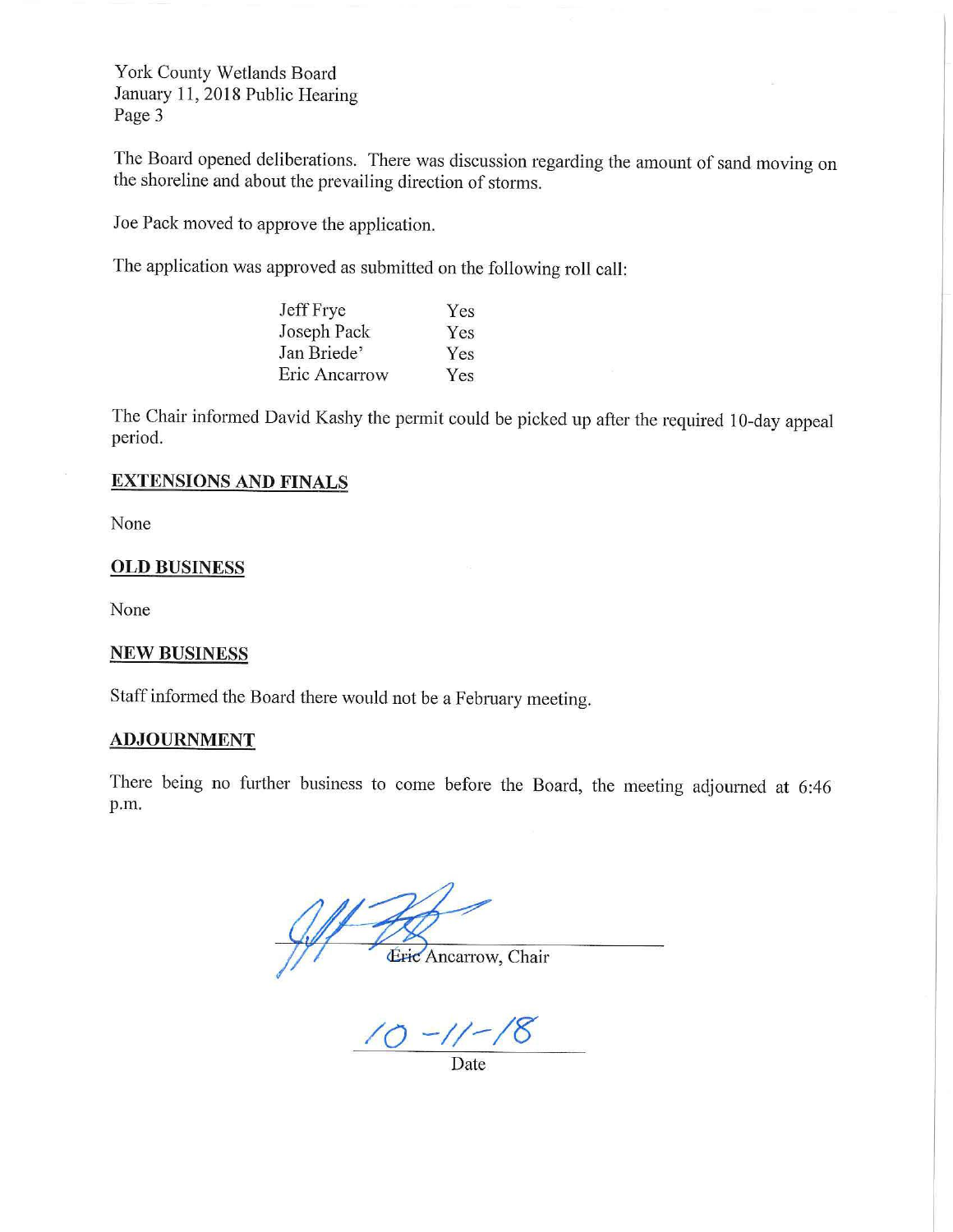# **YORK COUNTY WETLANDS BOARD Minutes of June 14, 2018 Multi-Purpose Room in Public Works Building 105 Service Drive, Yorktown, Virginia 23692**

At a meeting of the York County Wetlands Board held on Thursday, June 14, 2018 at 6:00 p.m. in the Multi-Purpose Room of the Public Works Administration Building located at 105 Service Drive, Yorktown, Virginia, those present were:

| Board Members: | Jeff Frye, Acting Chair                     |  |  |
|----------------|---------------------------------------------|--|--|
|                | Diane Short                                 |  |  |
|                | Rebecca Yasky                               |  |  |
|                | Noel West                                   |  |  |
|                | Jan Briede'                                 |  |  |
| Staff:         | Kent Henkel, Environmental Technician       |  |  |
|                | Anna Drake, Stormwater Engineer II          |  |  |
|                | Joseph Brogan, Chief of Stormwater Programs |  |  |
|                | Randy Owen, VMRC                            |  |  |
|                | Allison Norris-Lay, VMRC                    |  |  |

The meeting was called to order at 6:00 p.m. by Jeff Frye, Acting Chair.

## **APPROVAL OF THE MINUTES**

Approval for the Minutes for the January and May public hearings were deferred.

## **WETLANDS APPLICATIONS**

• **Application 17-44, VMRC 17-1830, for Paul Morris (Agent) and Mark and Suzan Fusco (Property Owners):** Request to construct 21-feet of marsh toe sill along the shoreline of Hunters Creek off the Poquoson River at I 04 Woodhaven Drive

Anna Drake presented the application, property maps, photographs, plans and revised drawings. She informed the Board the neighbor had objected to the project.

The Chair opened the public hearing. Mark Fusco, the property owner, spoke on behalf of the application. Anna Drake read the protest letter from the neighbor into the record. Randy Owen clarified questions concerning the jurisdiction of the pier.

The Chair closed the public hearing and opened deliberations.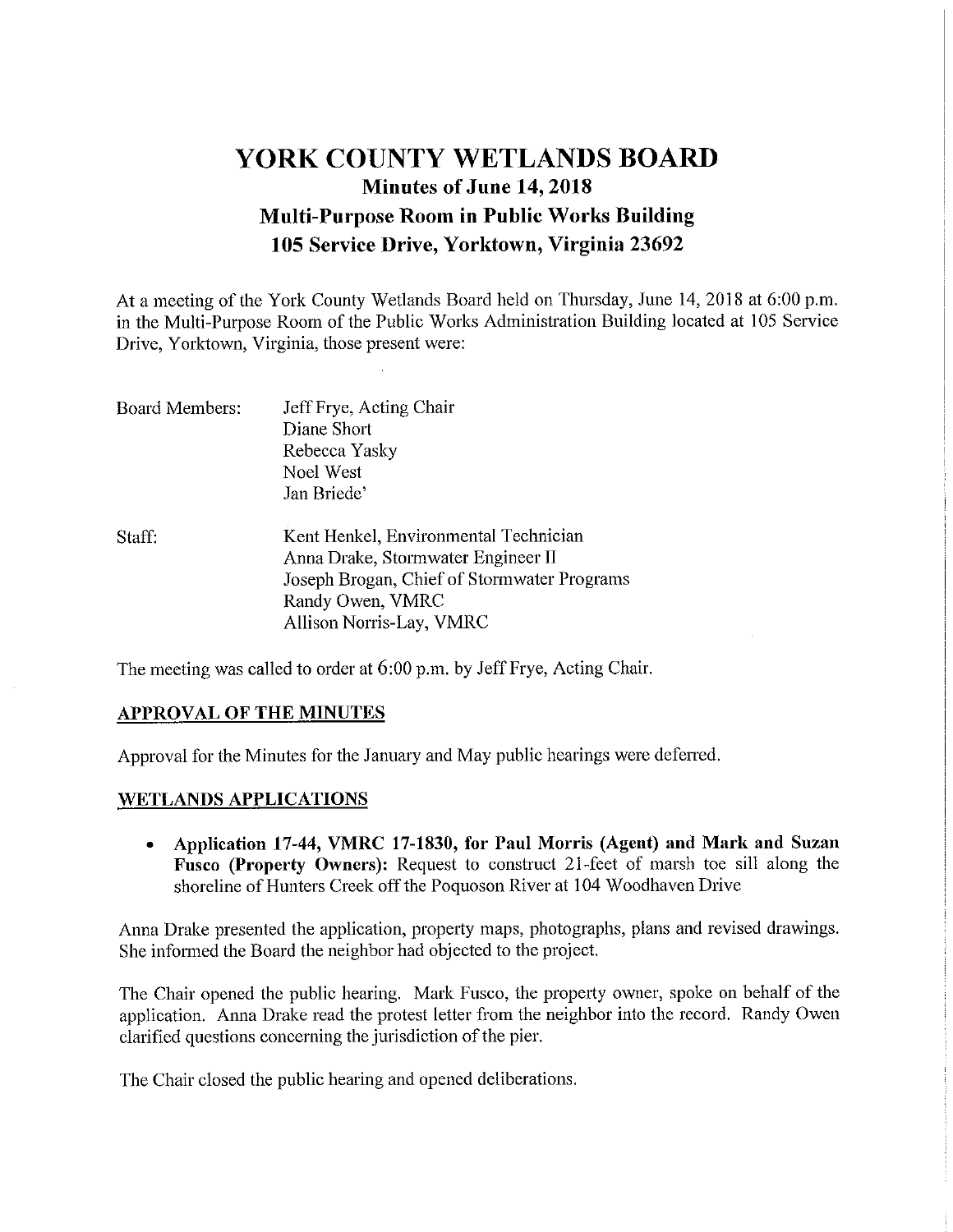Diane Short moved to approve the application with the condition that revised drawings be submitted that show the pier elevated through the wetlands and with no fill allowed behind the marsh toe sill.

The application was approved as moved on the following roll call:

| Rebecca Yasky | Yes |
|---------------|-----|
| Diane Short   | Yes |
| Noel West     | Yes |
| Jan Briede    | Yes |
| Jeff Frye     | Yes |

Anna Drake informed the property owner that the permit could be picked up and signed after the required 10-day appeal period.

• **Application 18-17, VMRC 18-0648 for Karla Havens (Agent) and Carole-Sue Fiest (Property Owner):** Request to construct 91-feet of riprap revetment along the shoreline of the York River at 108 Dandy View Lane

Anna Drake presented the application, property maps, photographs, plans and drawings.

The Chair opened the public hearing. Karla Havens spoke on behalf of the property owners stating the total impacts would be about 144-square feet to non-vegetated wetlands and answered questions concerning use of existing concrete.

The Chair closed the public hearing and opened deliberations.

Jan Briede moved to approve the application.

The application was approved as submitted on the following roll call:

| Rebecca Yasky    | Yes. |
|------------------|------|
| Diane Short      | Yes  |
| Noel West        | Yes  |
| Jan Briede       | Yes  |
| <b>Jeff</b> Frye | Yes  |

The Chair informed the agent the permit could be picked up and signed after the required 10-day appeal period.

• **Application 18-19, VMRC 18-0746 for Johnnie and Rebecca West:** Request to construct 285-feet of replacement bulkhead along the shoreline of Chisman Creek at 220 Rohanna Drive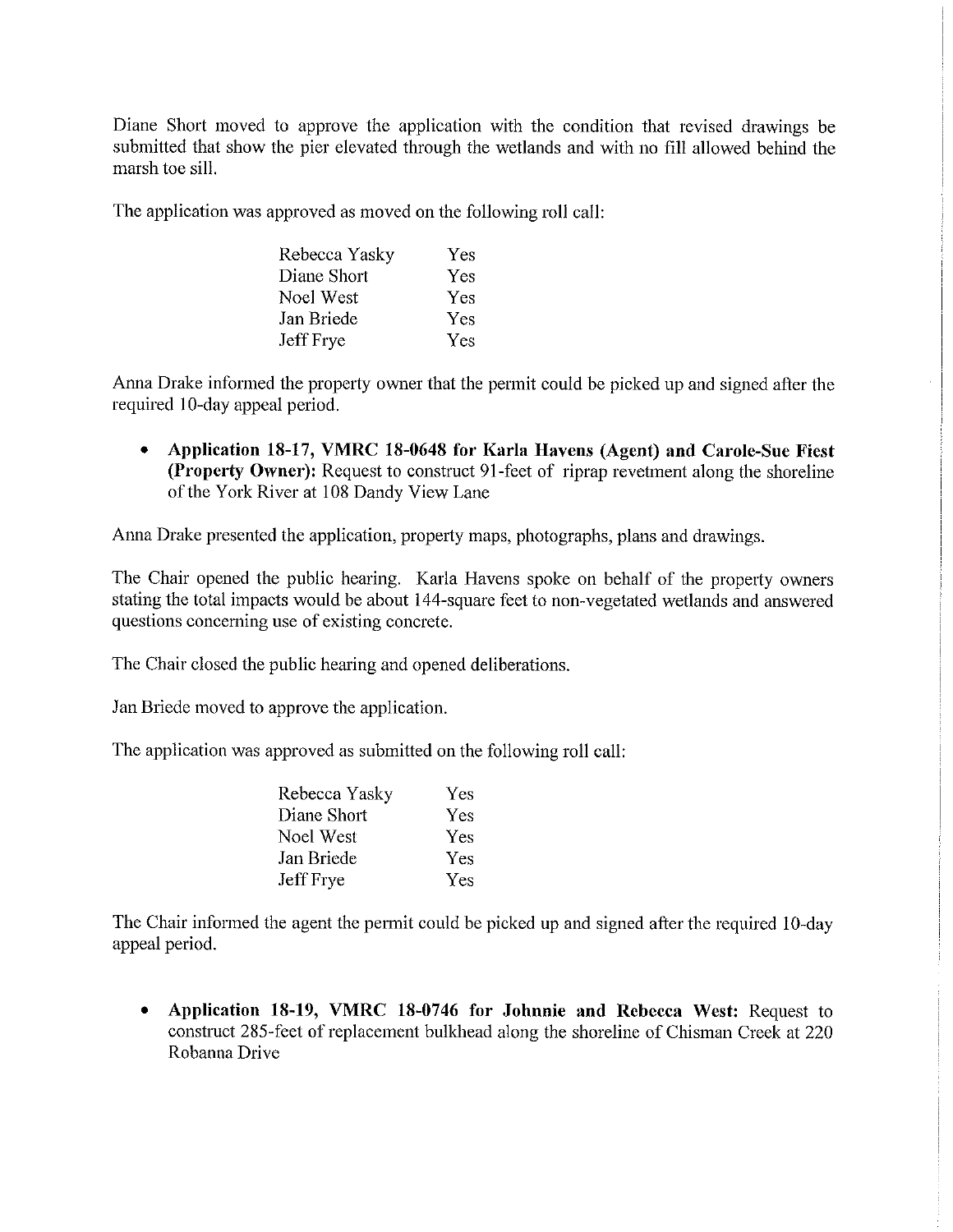Anna Drake presented the application, property maps, photographs, plans and revised drawings.

The Chair opened the public hearing. Rebecca West, the property owner, answered questions concerning the application.

The Chair closed the public hearing and opened deliberations.

Diane Short moved to approve the application with the revised drawings.

The application was approved with the revised drawings on the following roll call:

| Rebecca Yarsky | Yes |
|----------------|-----|
| Diane Short    | Yes |
| Noel West      | Yes |
| Jan Briede     | Yes |
| Jeff Frye      | Yes |

The Chair informed the agent the permit could be picked up and signed after the required 10-day appeal period.

• **Application 18-20, VMRC 18-0756 for Rick Epstein:** Request to construct two sections of marsh toe stabilization, one section of riprap revetment, and bulkhead along the shoreline of the York River at 118 Dandy View Lane

Anna Drake presented the application, property maps, photographs and plans. She gave a complete history of the project dating back to 2013. She also proposed revised drawings be submitted with conditions to eliminate the bulkhead and to keep the riprap out of the wetland grasses.

The Chair opened the public hearing. Rick Epstein, the property owner, answered questions concerning the project. He stated he was happy with the proposed revised drawings and conditions.

The Chair closed the public hearing and opened deliberations.

Jan Briede moved to approve the application with the proposed drawings and staff recommendations.

The application was approved as submitted on the following roll call:

| Rebecca Yasky | Yes |
|---------------|-----|
| Diane Short   | Yes |
| Noel West     | Yes |
| Jan Briede    | Yes |
| Jeff Frye     | Yes |